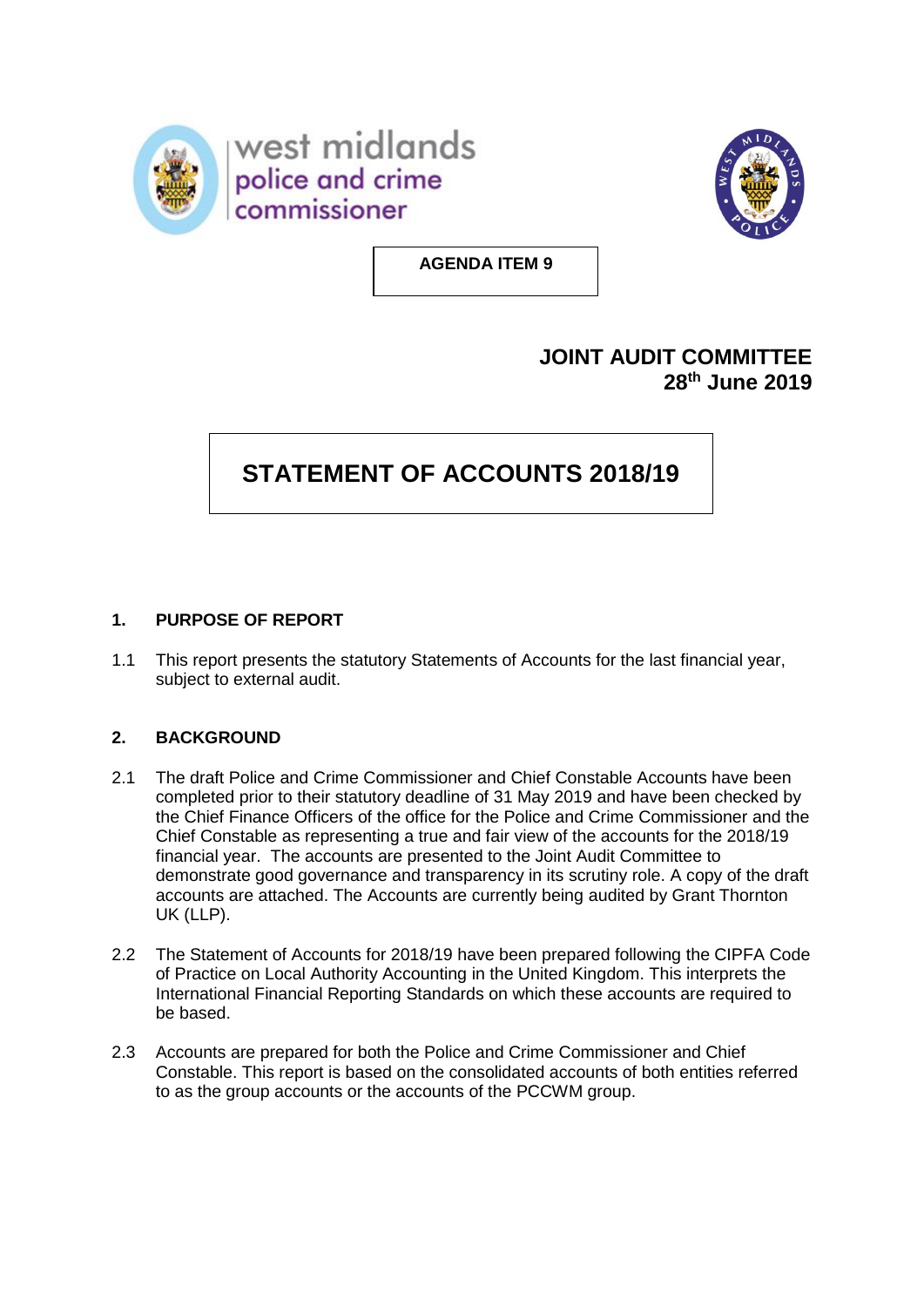#### **3. STATEMENT OF ACCOUNTS 2018/19**

- 3.1 The Statement of Accounts sets out the financial position of the PCC and the Chief Constable, in accordance with formal legal and technical guidelines and, in particular:
	- (a) Reflects adjustments required to deal with movements in reserves.
	- (b) Includes a Comprehensive Income and Expenditure Statement (CIES) which shows the net cost for the year of the functions for which the Group is responsible and demonstrates how the costs have been financed.
	- (c) Shows the re-measurements (formerly actuarial gains and losses) on the police and police staff pension schemes and the surplus or deficit on the revaluation of noncurrent assets as other Comprehensive Income and Expenditure within the CIES
	- (d) Shows non-specific Government grants in the CIES as part of recognised capital grants then transfers them to the Balance Sheet depending on the presence or absence of particular grant conditions.
	- (e) Presents a Balance Sheet which shows the assets and liabilities of the group and how these are financed from a mixture of useable and non-useable reserves.
	- (f) Presents a Cash Flow Statement showing a net increase or decrease in cash and cash equivalents and how cash flows through the operating, investing and financing activities of the group.
	- (g) Shows that the net cost of Police Services has moved from a £215.5m deficit in 2017/18 to a £193.3m deficit in 2018/19.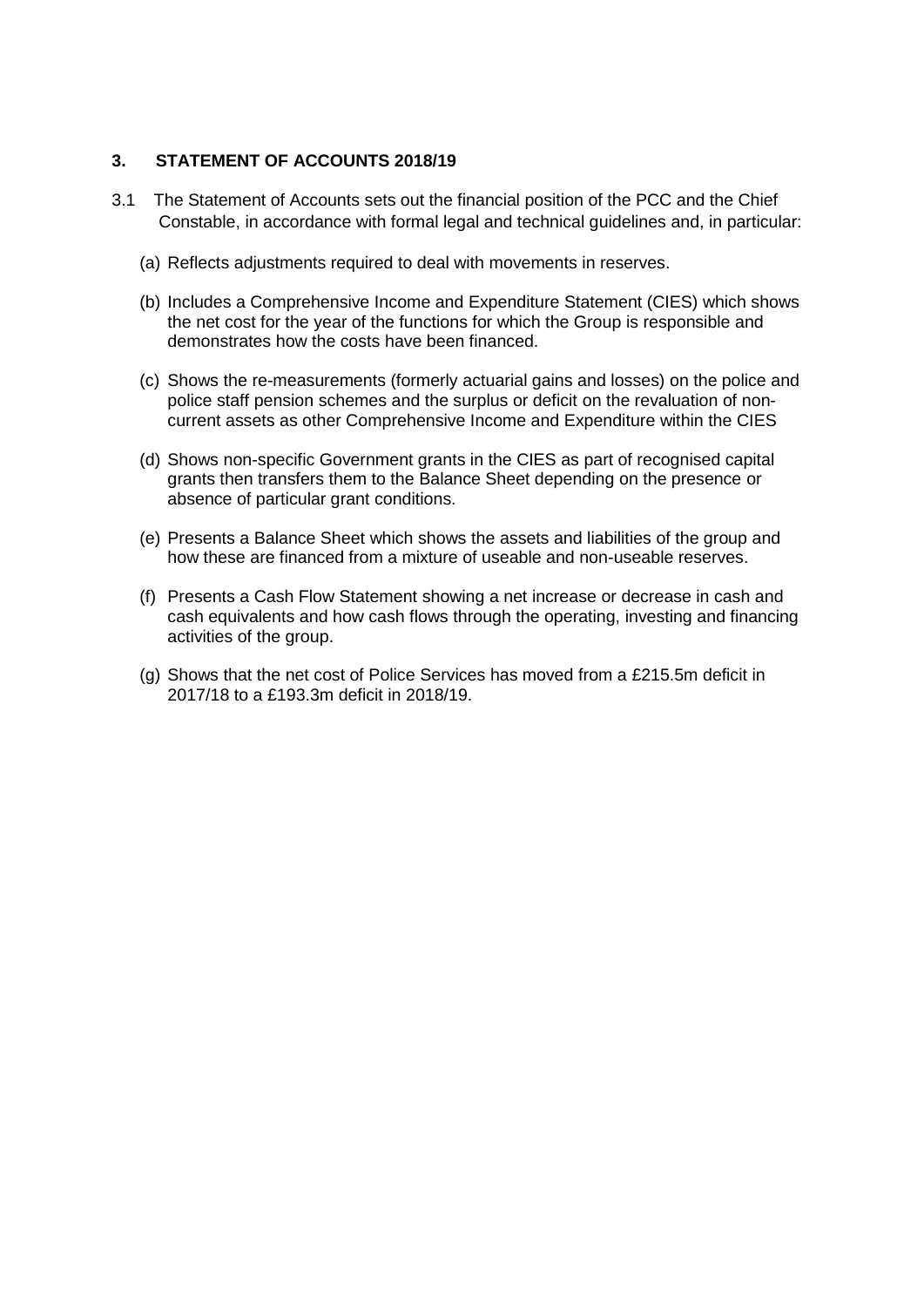Details of the financial outturn for 2018/19 will be presented to the Strategic Policing and Crime Board. The table below summarises the outturn position.

| <b>Revenue Expenditure</b>                  | <b>Budget</b><br>2018-19<br>£m | <b>Actual</b><br>2018-19<br>£m | <b>Variation</b><br>$+ (-)$<br>£m |
|---------------------------------------------|--------------------------------|--------------------------------|-----------------------------------|
| Employee costs                              | 491.5                          | 490.6                          | (0.9)                             |
| Premises costs                              | 17.2                           | 15.8                           | (1.4)                             |
| <b>Transport costs</b>                      | 6.4                            | 7.4                            | 1.0                               |
| <b>Supplies and Services</b>                | 38.5                           | 41.3                           | 2.8                               |
| Agency costs                                | 10.5                           | 10.7                           | 0.2                               |
| Capital Financing                           | 4.2                            | 6.1                            | 1.9                               |
| Income                                      | (36.2)                         | (40.3)                         | (4.1)                             |
| Police Force (Excl. WMP2020 project costs)  | 532.2                          | 531.6                          | (0.5)                             |
| WMP2020 project costs                       | 30.4                           | 17.0                           | (13.4)                            |
| Police Force (Incl. WMP2020 project costs)  | 562.6                          | 548.7                          | (13.9)                            |
| <b>Police and Crime Commissioner</b>        |                                |                                |                                   |
| Office for Police and Crime Commissioner    | 2.4                            | 2.3                            | (0.1)                             |
| <b>Commissioned Services</b>                | 11.1                           | 6.6                            | (4.5)                             |
| <b>Police and Crime Commissioner</b>        | 13.5                           | 8.9                            | (4.6)                             |
| <b>Net Cost Police Services</b>             | 576.1                          | 557.6                          | (18.5)                            |
| Carry Forward Contribution to Projects      | (10.2)                         | 3.8                            | 14.0                              |
| Carry Forward Contribution to PCC           | (3.1)                          | 1.4                            | 4.5                               |
| Contribution to Uniform & Equipment Reserve | (0.7)                          | (1.3)                          | (0.6)                             |
| <b>Contribution to ROCU Reserve</b>         | (1.4)                          | (1.5)                          | (0.1)                             |
| <b>Other Reserve Contributions</b>          | (2.0)                          | (1.8)                          | 0.2                               |
| <b>Police Services after Carry Forward</b>  | 558.6                          | 558.3                          | (0.3)                             |
| Net Contribution to (from) Reserves         | (23.3)                         | (23.0)                         | 0.3                               |
| <b>Net Budget Requirement</b>               | 535.3                          | 535.3                          | 0.0                               |

- 3.2 It is worth noting that the revenue budget outturn of £535.3m is presented differently in the Statement of Accounts due to technical accounting adjustments required to ensure the presentation in the Statement of accounts complies with IFRS.
- 3.3 As a result, the bottom line of the Comprehensive Income and Expenditure Statement (shown on page 33 of the Accounts) shows the Group with a deficit for the year on the provision of services of £193.3m. This is not a real cash deficit but an accounting view. The deficit is derived from material actuarial movements affecting the liabilities of the Police and Local Government Pension Schemes which are explained in the table within paragraph 4.4 entitled Reconciliation to Net Operating Expenditure.
- 3.4 In accounting terms, we are required to include in the Accounts the total cost of net Pension liabilities (i.e. the difference between total future pension liabilities and the current value of assets), which are: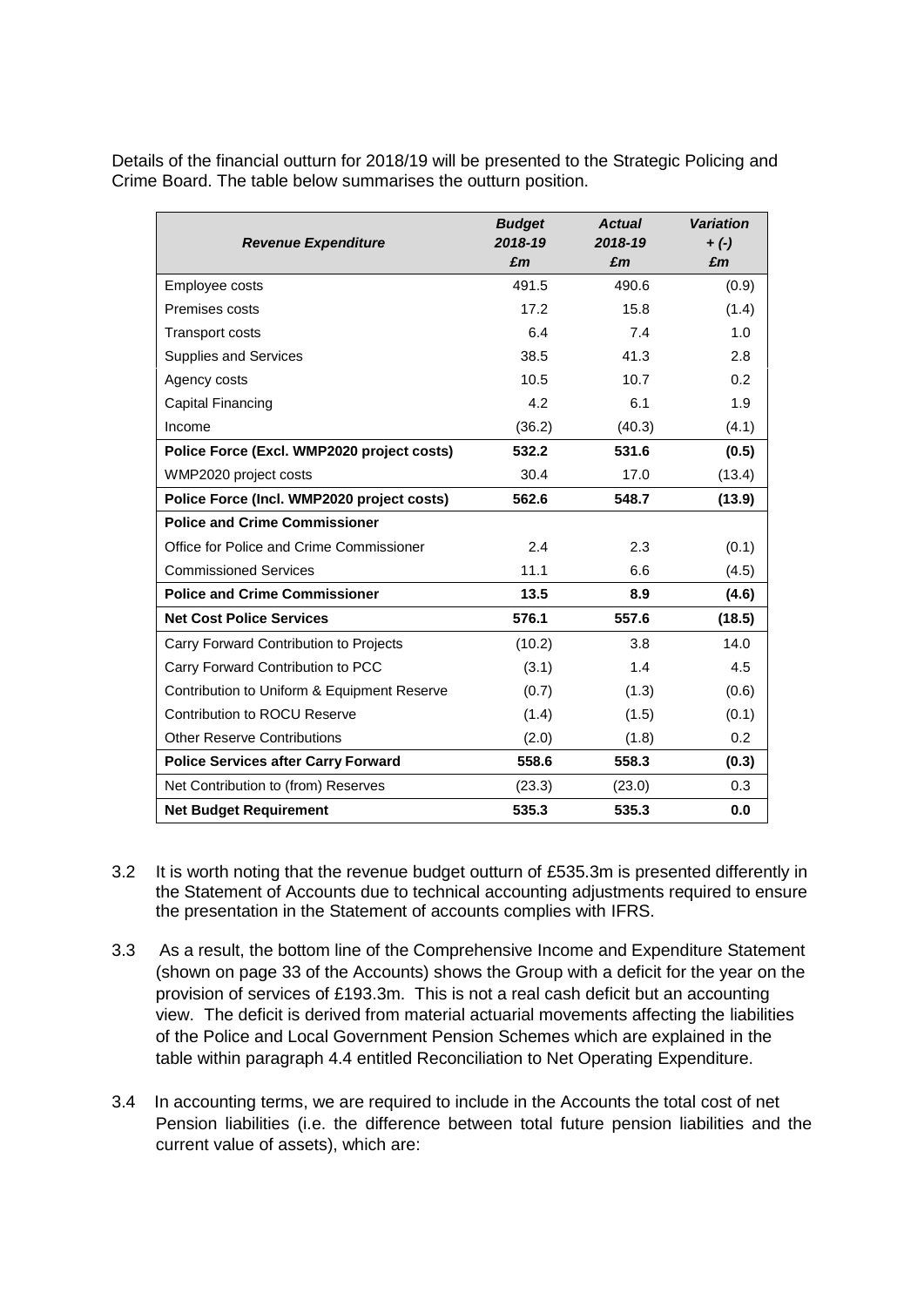| 2017/18<br>£m |                                            | 2018/19<br>£m |
|---------------|--------------------------------------------|---------------|
|               | 7,300.1   Police Officers' Unfunded Scheme | 7,648.5       |
|               | 342.6   Police Staff Funded Scheme         | 358.7         |
|               | 7,642.7   Total Net Liability              | 8,007.2       |

- 3.5 There has been an increase in the pension liability of £364.5m. This actuarial adjustment is due to changes in the discount rate at which pensions are paid, offset by slight changes in salary and inflation rates.
- 3.6 The significant liability on police officer pensions, reflects the fact that the Scheme is unfunded. The liabilities on both pension schemes reflect actuarial assumptions based on the current economic and demographic position.
- 3.7 The net liability on police staff pensions, which is a funded scheme, reflects the national position and results from a review of recent stock market performance and the increasing cost of annual pensions. The accounts show the Local Government Pension Scheme split to show the assets and liabilities of the Commissioner separately from those of the Chief Constable.
- 3.8 Since the draft accounts were published, the audit firms nationally have questioned the actuarial treatment of the pension schemes following the McCloud ruling on age discrimination. Our position was to include a contingent liability focussing on the police officer pension scheme where transitional arrangements implemented in 2015 will lead to an increased liability if the Government is refused permission to appeal, or loses any appeal against the ruling. The actuaries for the police officer scheme have been asked to rerun the end of year position which should increase the past service cost and overall liability. We are still looking at the Local Government Pension scheme as the resulting adjustment may not be material, but there is a possibility these reports will also be rerun.

#### **4. THE MAIN ELEMENTS OF THE STATEMENT**

The Statement of Accounts comprises the following main elements:

- 4.1 The **Narrative Report** is presented at the start of the Statement of Accounts and its purpose is to offer interested parties an effective guide to the most significant matters reported in the accounts. It should explain the financial position of the group and assist in interpretation of the financial statements. It must also contain a commentary on major influences affecting the income, expenditure and cash flow and provide information on the financial needs and resources of the group.
- 4.2 The **Annual Governance Statement (AGS)** is included at page 18. This Statement is considered elsewhere on your agenda. There are separate AGSs for the PCC's accounts and the Chief Constable's accounts. The PCC AGS is signed by the Police and Crime Commissioner, his Head of Paid Staff and his Chief Finance Officer. The Chief Constables AGS is signed by the Chief Constable and Chief Constable's Chief Finance Officer.
- 4.3 The **Comprehensive Income and Expenditure Statement** shows the accounting cost in the year of providing services in accordance with generally accepted accounting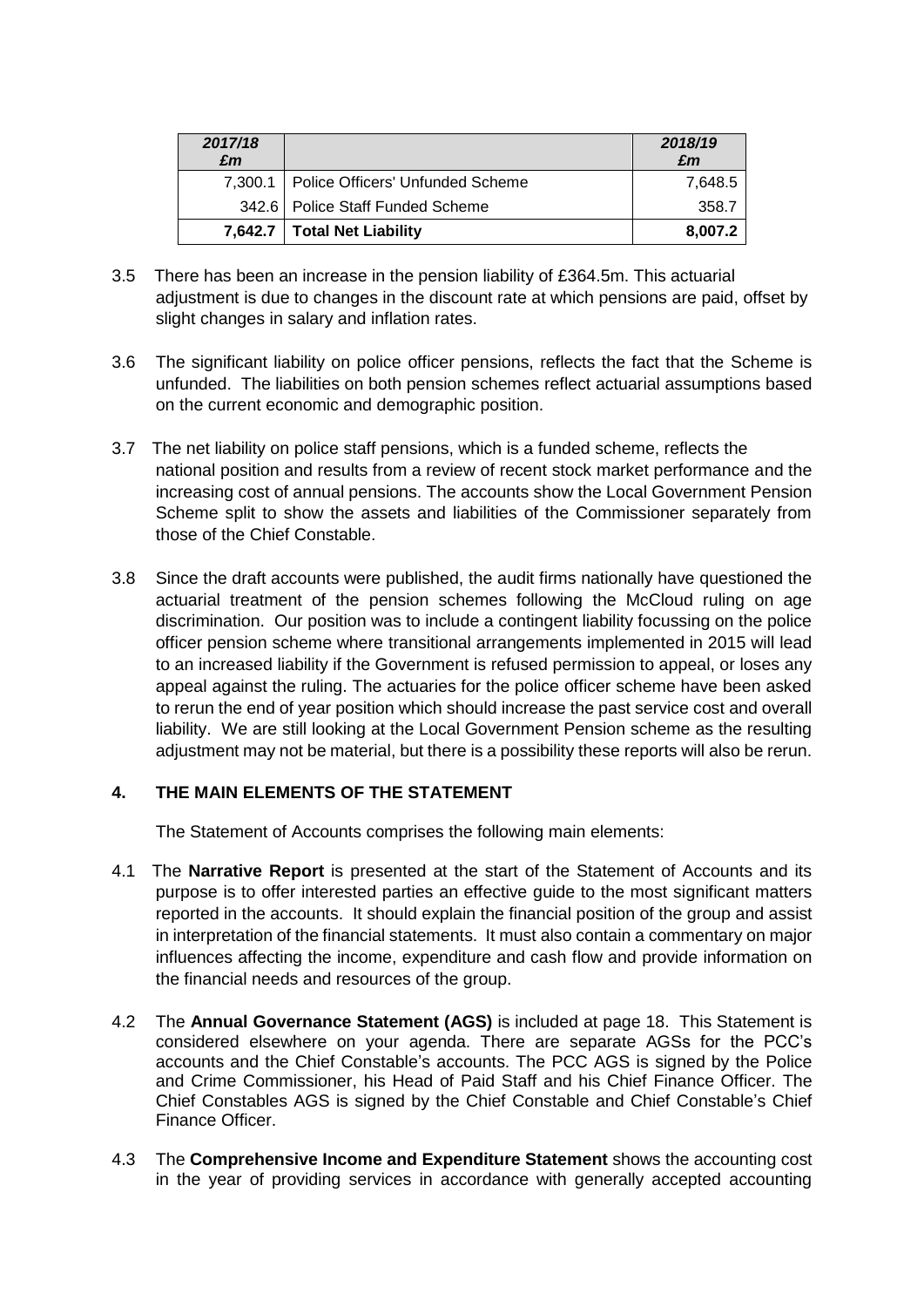practices, rather than the amount to be funded from taxation. PCCs raise taxation to cover expenditure in accordance with regulations; this may be different from the accounting cost. The taxation position is shown in both the Expenditure and Funding Analysis and the Movement on Reserves Statement. The Comprehensive Income and Expenditure Statement (CIES) shows the net cost for the year of the functions for which the PCC is responsible and demonstrates how that cost has been financed from general government grants and income from local taxpayers. The CIES also includes other recognised gains and losses of the PCC during the year within the total comprehensive income and expenditure of the PCC.

4.4 The Net Operating Expenditure in the Statement of Accounts is shown as £736.9m, which is different to the £535.3m shown in the Financial Outturn. The reason for this difference is due to a number of accounting entries which are adjustments between the accounts presented on an accounting basis and presented on a funding basis according to accounting regulations. These differences are explained in the table below:

| <b>Reconciliation of Net Operating Expenditure</b>                                                                                                                    | £m      |  |
|-----------------------------------------------------------------------------------------------------------------------------------------------------------------------|---------|--|
| Net Operating Expenditure (as per the Statement of Accounts)                                                                                                          | 736.9   |  |
| Amounts required by the IFRS Code that do not affect the General<br>Fund Balance for Council Tax setting purposes (e.g. depreciation<br>and pensions amendments)      | (260.0) |  |
| Amounts excluded by the IFRS code that do affect the General Fund<br>Balance for Council Tax setting purposes (e.g. RCCO, MRP)                                        | 85.5    |  |
| Transfers to or from the General Fund Balance that are required to<br>be taken into account when determining the Movement on the<br>General Fund Balance for the year | (27.1)  |  |
| Net cost of General Fund services (as per the Financial Outturn)                                                                                                      | 535.3   |  |

- 4.5 The **Movement in Reserves Statement** shows the movement in the year of the different reserves held by the PCC analysed into useable reserves (i.e. those that can be applied to fund expenditure or reduce local taxation, and other reserves. The total comprehensive income and expenditure line shows the true economic cost of providing the PCC's services, more details of which are shown in the Comprehensive Income and Expenditure Statement. These are different from the statutory amounts required to be charged to the General Fund Balance for council tax setting purposes. The Net Increase/Decrease before transfers to Earmarked Reserves line shows the statutory General Fund Balance before any discretionary transfers to or from Earmarked Reserves undertaken by the PCC.
- 4.6 The statement includes items that do not affect tax payers directly but which are in the Comprehensive Income and Expenditure Statement (such as depreciation) and also items that do affect tax payers but are not part of the Income and Expenditure Account (such as revenue used to finance capital). A summary of these adjustments is shown in the note on page 79 of the accounts. The statement shows that in real terms, the General Fund balance remains at £12m. The details of these movements in individual reserves are shown in note 27 of the accounts and in the table below.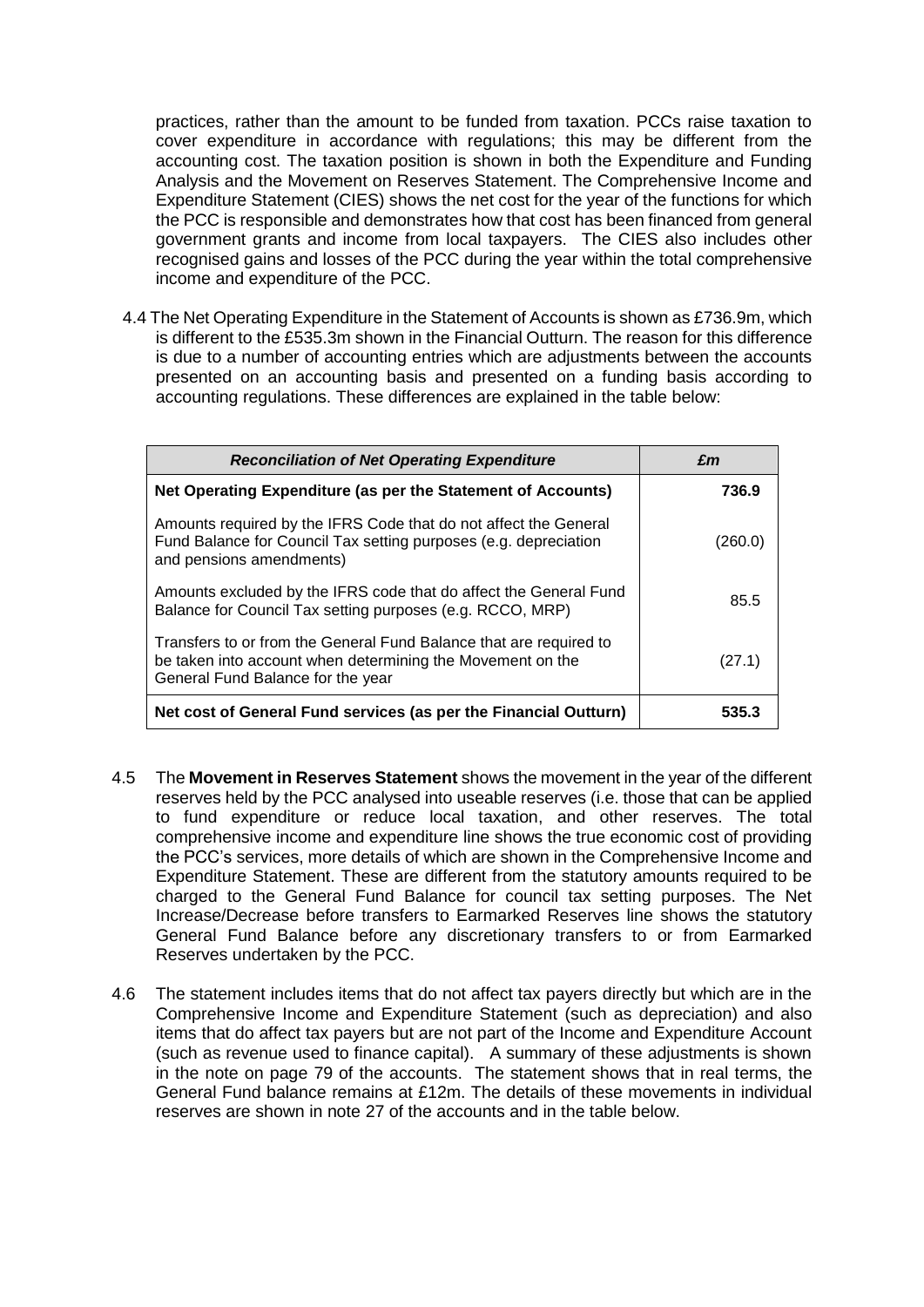|                                                              | <b>Balance</b> at<br>31 March<br>2017 | <b>Trf</b> to<br>reserves<br>in 2017-<br>18 | <b>Trf from</b><br>reserves<br>in 2017-<br>18 | <b>Trf</b><br>between<br>reserves<br>in | <b>Balance</b><br>at 31<br>March<br>2018 | <b>Trf</b> to<br>reserves<br>in 2018-<br>19 | <b>Trf from</b><br>reserves<br>in 2018-<br>19 | Trf<br>between<br>reserves<br>in | <b>Balance</b><br>at 31<br><b>March</b><br>2019 |
|--------------------------------------------------------------|---------------------------------------|---------------------------------------------|-----------------------------------------------|-----------------------------------------|------------------------------------------|---------------------------------------------|-----------------------------------------------|----------------------------------|-------------------------------------------------|
|                                                              | £'000                                 | £'000                                       | £'000                                         | 2017-18<br>£'000                        | £'000                                    | £'000                                       | £'000                                         | 2018-19<br>£'000                 | £'000                                           |
| Capital reserve                                              | (6, 725)                              | 0                                           | 5,550                                         | 0                                       | (1, 176)                                 | $\Omega$                                    | 1,176                                         | $\mathbf 0$                      | $\Omega$                                        |
| <b>Budget reserve</b>                                        | (13,605)                              | 0                                           | 19,994                                        | (25, 492)                               | (19, 101)                                | 0                                           | 22,962                                        | (9,081)                          | (5, 220)                                        |
| Redundancy and<br>Equal pay reserve                          | (8,097)                               | 0                                           | 1,258                                         | 6,839                                   | 0                                        | 0                                           | $\Omega$                                      | 0                                | 0                                               |
| Self-funded<br>insurance reserve                             | (10, 288)                             | (2,506)                                     | 3,365                                         | 0                                       | (9, 429)                                 | (2, 123)                                    | 2,724                                         | 0                                | (8,829)                                         |
| Devolved Budget<br>reserve<br>Uniform and                    | (21, 642)                             | (15, 357)                                   | 9,117                                         | 0                                       | (27, 882)                                | (2, 495)                                    | 18,682                                        | 8,059                            | (3,637)                                         |
| protective<br>equipment<br>reserve                           | (4, 147)                              | (429)                                       | 518                                           | (4,839)                                 | (8, 897)                                 | 0                                           | 4,120                                         | $\mathbf 0$                      | (4, 777)                                        |
| Major incidents                                              | (2, 153)                              | 0                                           | 0                                             | $\mathbf 0$                             | (2, 153)                                 | 0                                           | $\mathbf 0$                                   | $\pmb{0}$                        | (2, 153)                                        |
| PoCA income<br>reserve                                       | (832)                                 | $\mathbf 0$                                 | $\mathbf 0$                                   | 0                                       | (832)                                    | 0                                           | 250                                           | 0                                | (582)                                           |
| Risk reserve                                                 | (1,022)                               | 0                                           | 0                                             | 0                                       | (1,022)                                  | 0                                           | $\pmb{0}$                                     | 1,022                            | $\mathbf 0$                                     |
| <b>Budget Resilience</b><br>reserve                          | (25, 492)                             | 0                                           | 0                                             | 25,492                                  | 0                                        | 0                                           | $\mathbf 0$                                   | 0                                | 0                                               |
| Carry Forward<br>Reserve                                     | 0                                     | 0                                           | 0                                             | 0                                       | 0                                        | (19,074)                                    | 0                                             | 0                                | (19,074)                                        |
| <b>Police Property</b><br>and Misuse of<br>Drugs Act reserve | $\Omega$                              | (804)                                       | 0                                             | $\mathbf 0$                             | (804)                                    | (227)                                       | 175                                           | $\pmb{0}$                        | (857)                                           |
| National<br>Contingency<br>reserve                           | $\mathbf 0$                           | $\mathbf 0$                                 | 0                                             | (2,000)                                 | (2,000)                                  | 0                                           | 910                                           | 0                                | (1,090)                                         |
| Earmarked<br>Reserves                                        | (94,003)                              | (19,096)                                    | 39,802                                        | 0                                       | (73, 297)                                | (23, 919)                                   | 50,997                                        | 0                                | (46, 219)                                       |
| <b>General Fund</b><br>Reserves                              | (12, 042)                             | 0                                           | 0                                             | 0                                       | (12, 042)                                | 0                                           | $\bf{0}$                                      | 0                                | (12, 042)                                       |

The devolved budget reserve now holds carried forward balances of funding and income ringfenced for use by specific departments. The new Carry Forward reserve allows us to carry forward unspent elements of project budgets where the profile of spend has slipped and reallocate in the following year to continue the development of the project. The Budget Reserve will continue be used to support the medium term financial plan and it is hoped that implementation of changes will deliver a balanced budget going forward in the near future.

4.7 The PCC's **Balance Sheet** is set out on page 37. It shows the value as at the Balance Sheet date of the assets and liabilities recognised by the PCC. The net assets of the PCC (assets less liabilities) are matched by the reserves held by the PCC. Reserves are reported in two categories. The first category of reserves are useable reserves, i.e. those reserves that the PCC may use to provide services, subject to the need to maintain a prudent level of reserves and any statutory limitations on their use. (For example, the Capital Receipts Reserve may only be used to fund capital expenditure or repay debt). The second category of reserves includes reserves that hold unrealised gains and losses (for example the Revaluation Reserve), where amounts would only become available to provide services if the assets are sold; and reserves that hold timing differences as shown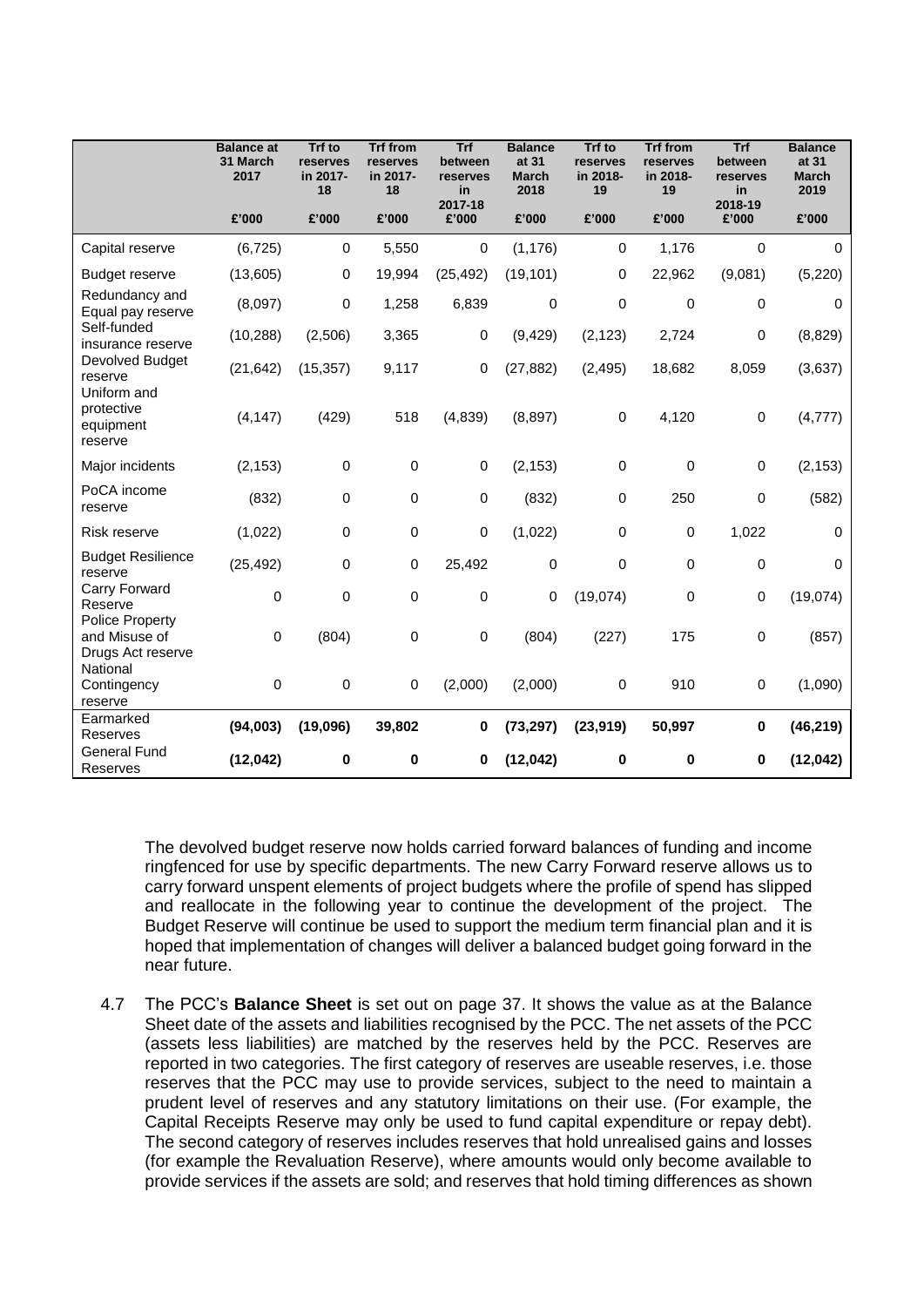in the Movement in Reserves Statement line 'Adjustments between accounting basis and funding basis under regulations'.

- 4.8 The notes to the Balance Sheet are shown on pages 84-98. These have been prepared in accordance with the Chartered Institute of Public Finance and Accountancy (CIPFA) Code of Practice and give detailed explanations of the various balance sheet entries. The following comments draw attention to the effects of the PCC's key financial policies and/or explain major variations between years:
	- **(a) Property, Plant and Equipment** The value of land and buildings represents the value of the assets in their current use, and does not represent a market value for disposal purposes. The value of intangible assets will increase as software developed under the WMP2020 projects begins to be used across the Force.
	- (b) **Net Current Assets** There has been a reduction of £2.5m in the value of net current assets. There has been a reduction of £4.3m in the value of current assets as a result of a reduction in the value of the Police Pensions debtor. Current liabilities have reduced by £1.7m as a result of minor changes in the value of creditors.
	- (c) **Long Term Borrowing** Represents the value of outstanding loans raised by the PCC and their predecessors to finance capital expenditure, in accordance with Government allocations. New loans of £35m were taken out in 2018/19 to support the estates programme signed off by the PCC in March 2018.
	- (d) **Earmarked Reserves** At 31st March 2019 stood at £46.2m. The total has decreased by £27.1m in the year, reflecting the net movements in reserves. The table at 4.6 in this report (and in the accounts on page 83) shows the details of the individual reserves and their movements.
	- (e) **General Balances** The General Reserve has been maintained at £12m in accordance with the Budget Strategy.
	- (f) **Capital Grants Unapplied** Relates to Government Grants received in earlier years and Specific Grants given for funded projects, but not used because of the re-phasing of capital schemes.
	- (g) **Capital Adjustment Account** This account provides a balancing mechanism between the different rates at which assets are depreciated under IFRS and are financed through the capital controls system. The balance in this account is matched against fixed assets and is not available to the PCC.
	- (h) **Revaluation Reserve** This reserve holds the unrealised revaluation gains arising on the PCC's fixed assets. The balance in this account is matched against fixed assets and is not available to the PCC.
	- (i) **Pensions Reserve** This reserve is offset by the liability to pay police and police staff pensions. This reserve has increased by £361m in 2018/19 as a result of actuarial adjustments to pension assets and liabilities due to changes in the estimation rates used by the Actuaries. The pension reserve is normally expected to be fully offset by the pension liability, however when early repayments of monies owed to the Local Government Pension Scheme (LGPS) to pay for pension deficits on the police staff scheme are made in advance to cover a number of years, this is not the case. A payment of £9m was made to cover the past service deficit for 2017/18, 2018/19 and 2019/20. This treatment ensures that only the 2018/19 part of the payment is shown in the Comprehensive Income and Expenditure Statement this year but as a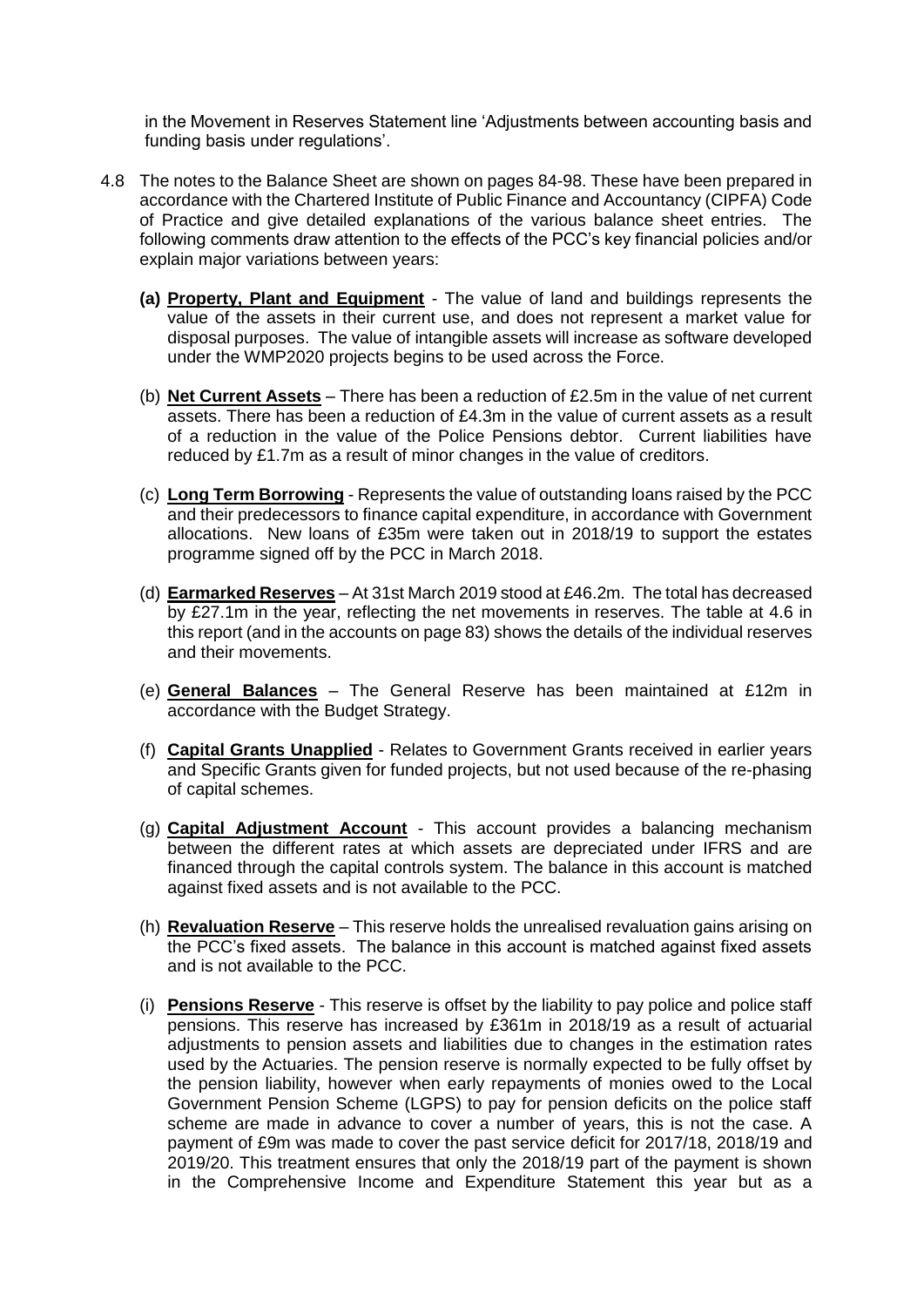consequence the pension liability and reserve are out of balance. This will resolve itself in 2019/20 when the final part of the payment is charged to the pension reserve.

4.9 The **Cash Flow Statement** is set out on page 38. It shows the changes in cash and cash equivalents of the PCC during the reporting period. The statement shows how the PCC generates and uses cash and cash equivalents by classifying cash flows as operating, investing and financing activities. The amount of net cash flows arising from operating activities is a key indicator of the extent to which the operations of the Group are funded by way of taxation and grant income or from the recipients of services provided by the PCC. Investing activities represent the extent to which cash outflows have been made for resources which are intended to contribute to the PCC's future service delivery. Cash flows from financing activities are useful in predicting claims on future cash flows by providers of capital (i.e. borrowing) to the PCC:

|                                  | 31/03/18<br>£'m | 31/03/19<br>£'m | Change<br>E'm |
|----------------------------------|-----------------|-----------------|---------------|
| Cash                             | 20.8            | 7.0             | (13.8)        |
| <b>Short Term</b><br>Investments | 46.6            | 61.2            | 14.6          |
|                                  | 67.4            | 68.2            | 0.8           |

- 4.10 The **Statement of Accounting Policies** outlines the accounting policies applied by the PCC when constructing the accounts. These policies are in line with the CIPFA guidelines and are applied so that the accounts are consistent over time. A full review of accounting policies takes place each year and the changes to accounting policies for this year's accounts were presented to the Audit Committee in March. The Accounting policies adopted for the Chief Constables' accounts have been considered in relation to prevailing International Financial Reporting Standards.
- 4.11 The **Expenditure and Funding Analysis Note** on page 55 demonstrates to Council tax payers how the funding available to the authority for the year has been used in providing services in comparison with those resources consumed or earned by authorities in accordance with generally accepted accounting practices. The Expenditure and Funding Analysis also shows how this expenditure is allocated for decision making purposes between the Group's directorates. Income and expenditure accounted for under generally accepted accounting practices is presented more fully in the Comprehensive Income and Expenditure Statement.
- 4.12 The **Capital Expenditure and Capital Financing Note** on page 66 identifies all capital expenditure during the year incurred on behalf of the PCC, compared to the expenditure planned in the year. The PCC spent £31.7m on capital items compared with a planned programme of £34.0m, equivalent to 93% of the programme. The most significant delay was associated with the Emergency Services Mobile Communications Programme (ESMCP), expected to replace the Airwave radios, which has been delayed nationally.

#### **5. INSPECTION AND AUDIT OF ACCOUNTS**

5.1 The annual Audit of the accounts takes place from  $4<sup>th</sup>$  June. The period during which local electors or their representative may formally ask questions of the PCCWM or the External Auditor commenced on 28<sup>th</sup> May following publication of the draft Accounts on 24th May 2019.